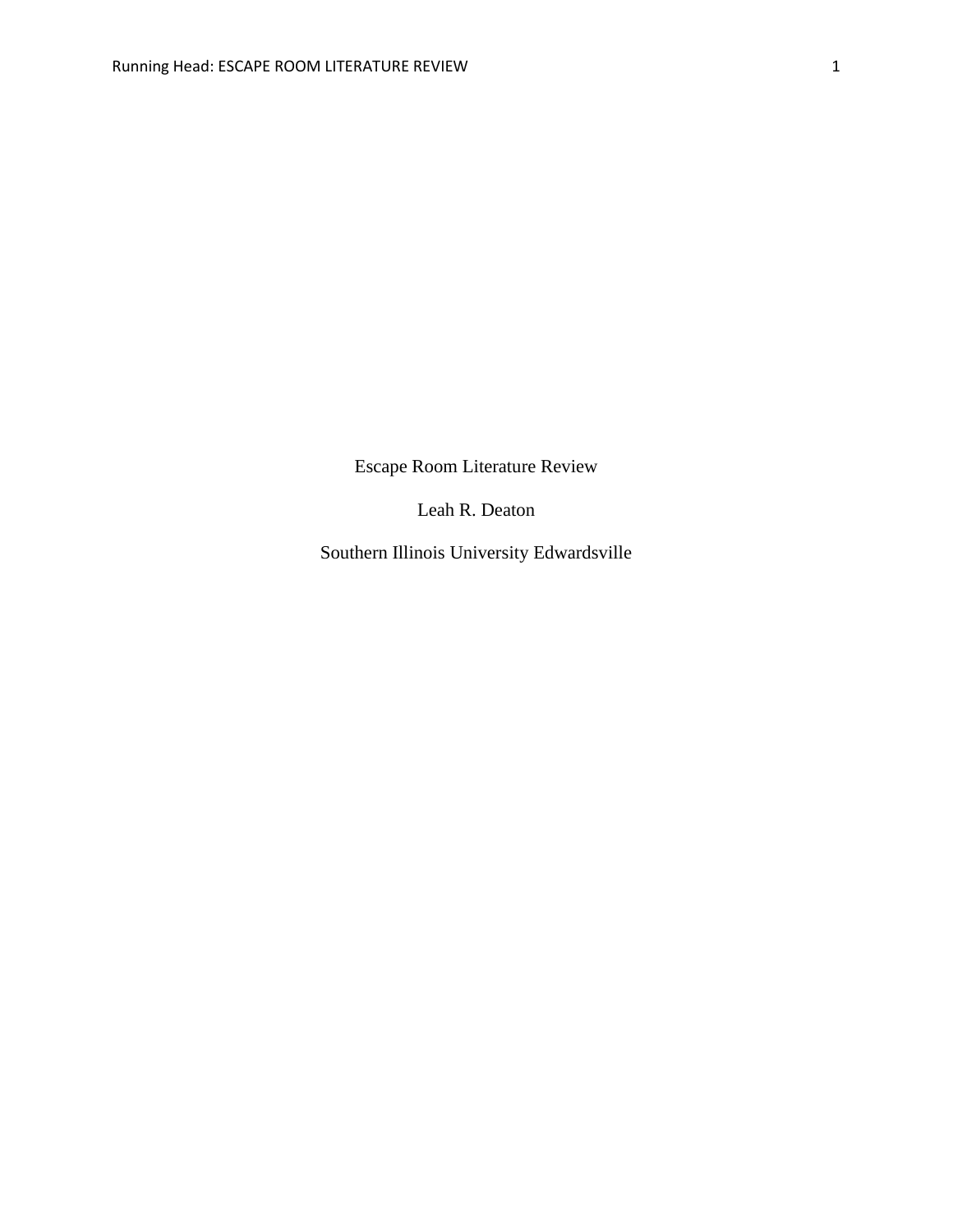#### **Literature Review**

# **Introduction**

As the role of the clinical Registered Nurse (RN) grows more complex, so too must the training that guides their transition into practice become more dynamic (Adams, Burger, Crawford, & Setter, 2018; Diaz, McVerry, Spears, Díaz, & Stauffer, 2020; Malicki et al., 2020). Nursing Professional Development and Education Specialists who oversee programs that transition nurses from education to practice are challenged more than ever to create new education modalities that are engaging and meaningful for today's newest healthcare workers (Adams et al., 2018; Diaz et al., 2020; Garwood, 2020; Gates & Youngberg-Campos, 2020; Gómez-Urquiza et al., 2019; Kinlaw, 2020; Malicki et al., 2020; Mullen & Seiler, 2019; López-Belmonte, Segura-Robles, Fuentes-Cabrera, & Parra-González, 2020; Smith & Paul, 2020; Woodworth, 2021). An Escape Room performed during hospital ICU orientation would provide an engaging and immersive experience for graduate nurses to practice a myriad of skills to better prepare them for the demands and reality of the nursing profession (Adams et al., 2018; Backhouse & Malik, 2018; Dahlke, Hunter, & Amoudu, 2020; Garrison, Colin, Lemberger, & Lugod, 2021; Garwood, 2020; Gates & Youngberg-Campos, 2020; Hadenfeldt, Naylor, & Aufdenkamp, 2020; Hawkins, Wiles, Tremblay, & Thompson, 2020; Jantzen, 2019; Kinlaw, 2020; Mullen & Seiler, 2019; Rosenkrantz et al., 2019; San Martin, Walsh, Santerre, Fortkiewicz, & Nicholson, 2021; Smith & Paul, 2020).

### **Aim**

The aim of this literature review is to explore the research related to the potential efficacy of implementing an educational Escape Room during hospital orientation to improve the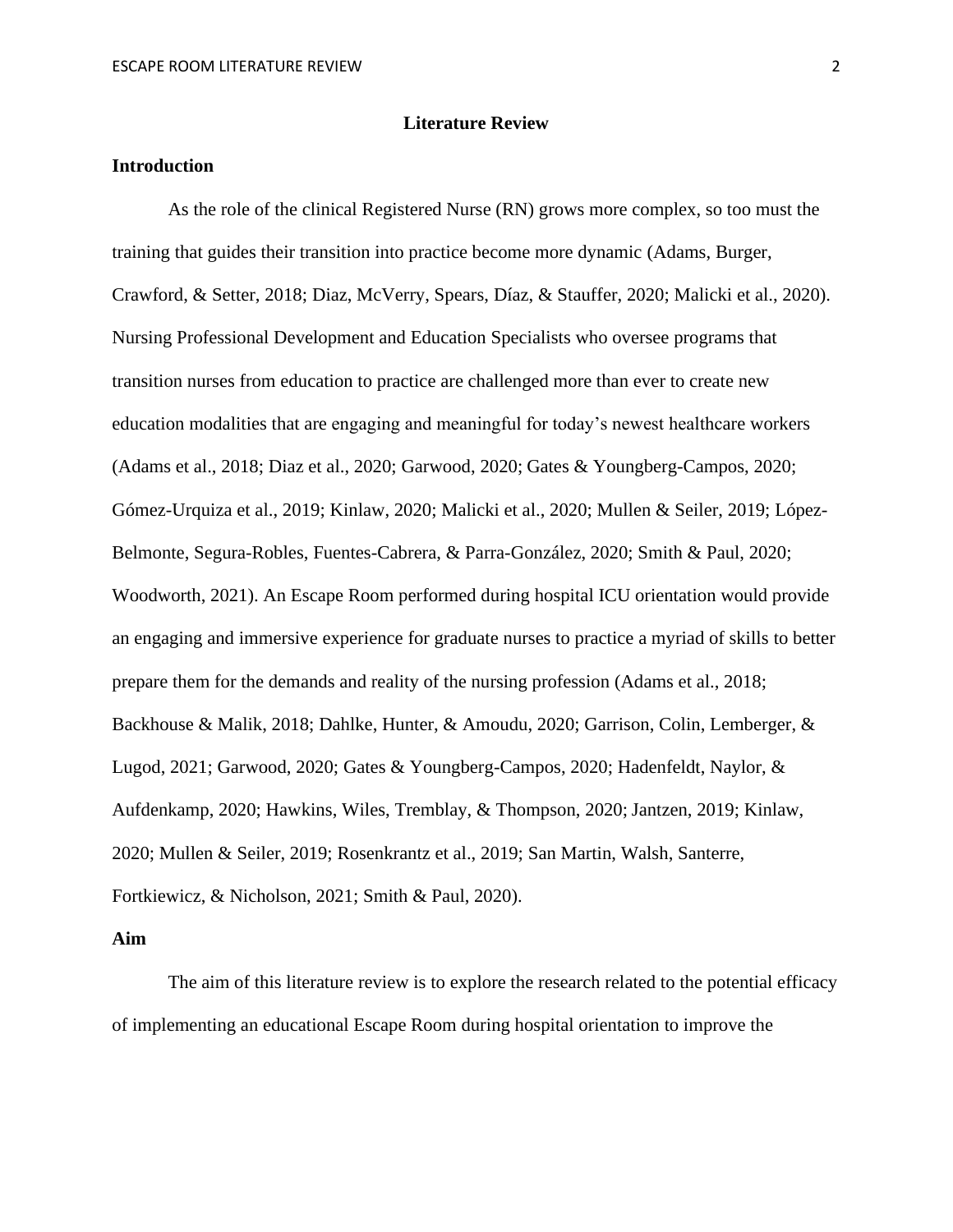engagement, knowledge synthesis, retention, and confidence of newly licensed staff transitioning into practice.

## **Search Strategy**

A literature search was performed using MEDLINE Complete. This search occurred between January 2021 and March 2021. Search terms and phrases included:

*Escape room and nursing education, gamification, nursing education or nurse education or continuing education or training program or training or nursing instruction, patient outcomes or quality of care or health outcomes or patient satisfaction or patient experience, Nursing Transition to Practice, nursing attrition rates,* and *confidence or self-esteem or self-efficacy*. The initial search with only the first search term yielded 15 articles which were then pared down to include only articles about escape rooms as education, which yielded 9 articles. A second search was undertaken using the second and third search terms above which yielded 158 articles. The articles were further pared down by adding the patient outcomes which yielded 13 studies, only 2 meeting the criteria for this literature review. The search was started again with the second and third search terms adding the search term about confidence, yielding 20 articles, 2 of which spoke to adult learning needs and patient outcomes related to gamification in nursing education. Finally, a search of the literature was undertaken related to nursing attrition rates that yielded 59 articles. Articles were included if they focused on nursing transition to practice, gamification in nursing education, adult learning principles and theories, nursing attrition rates and safety, the efficacy of current teaching modalities, or the benefits of educational Escape Rooms which yielded the 36 articles utilized in this literature review. Other exclusion criteria were any articles published before 2016, those not in academic journals, and those not written in English.

## **Results**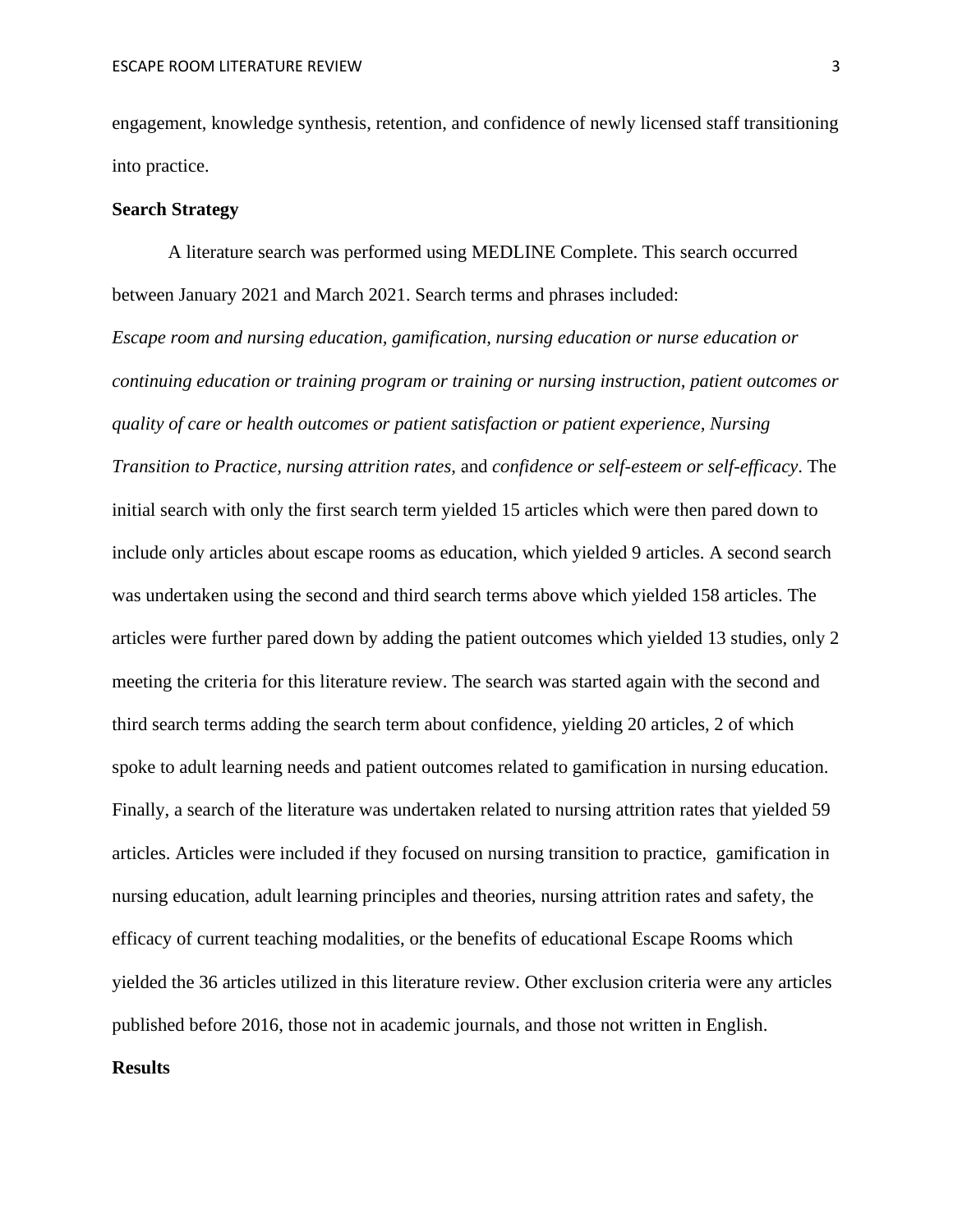### **The unique needs of today's graduate nurses transitioning into practice.**

The theory-practice gap has been defined as a disparity in collaboration between clinical staff and academics (Greenway, Butt, & Walthall, 2019). Negotiating differences between theory taught in academia and the reality of practice in the clinical setting can cause stress, anxiety, and feelings of incompetence in newly licensed staff (Graf, Jacob, Twigg, & Nattabi, 2020; Greenway et al., 2019). Several factors have contributed to the widening of the theory-practice gap including a shift in learner needs and the increased complexity of the nursing role (Adams et al., 2018; Diaz et al., 2020; Gates & Youngberg-Campos, 2020; Guckian, Eveson, & May, 2020; Hadenfeldt et al., 2020; Mullen & Seiler, 2019; Rosenkrantz et al., 2019).

## *Diversity of Learners.*

Nursing educators and professional development specialists create educational modalities to address diverse learning needs (Diaz et al., 2020; Garwood, 2020). Newly hired graduate nurses are learners from multiple generations with unique learning styles, levels of engagement, and experiences (Diaz et al., 2020; Gates & Youngberg-Campos, 2020; Malicki et al., 2020; San Martin et al., 2021; Woodworth, 2021). Millennials are now pouring into the nursing workforce as well as Gen Z. These technologically astute generations value instant gratification and feedback, choice, and variety; and prefer creative multimodal education (Gates & Youngberg-Campos, 2020; Guckian et al., 2020; Mullen & Seiler, 2019; Rosenkrantz et al., 2019). According to Mullen and Seiler (2019), these younger learners require interactive teaching approaches to increase confidence in their practice and prefer actively engaging in learning that requires collaboration and teamwork (Gates & Youngberg-Campos, 2020; Guckian et al., 2020; Mullen & Seiler, 2019). Traditional teacher-centered learning is not ideal for these adult learners who prefer autonomy and active participation in learning (Garrison et al., 2021; Gates  $\&$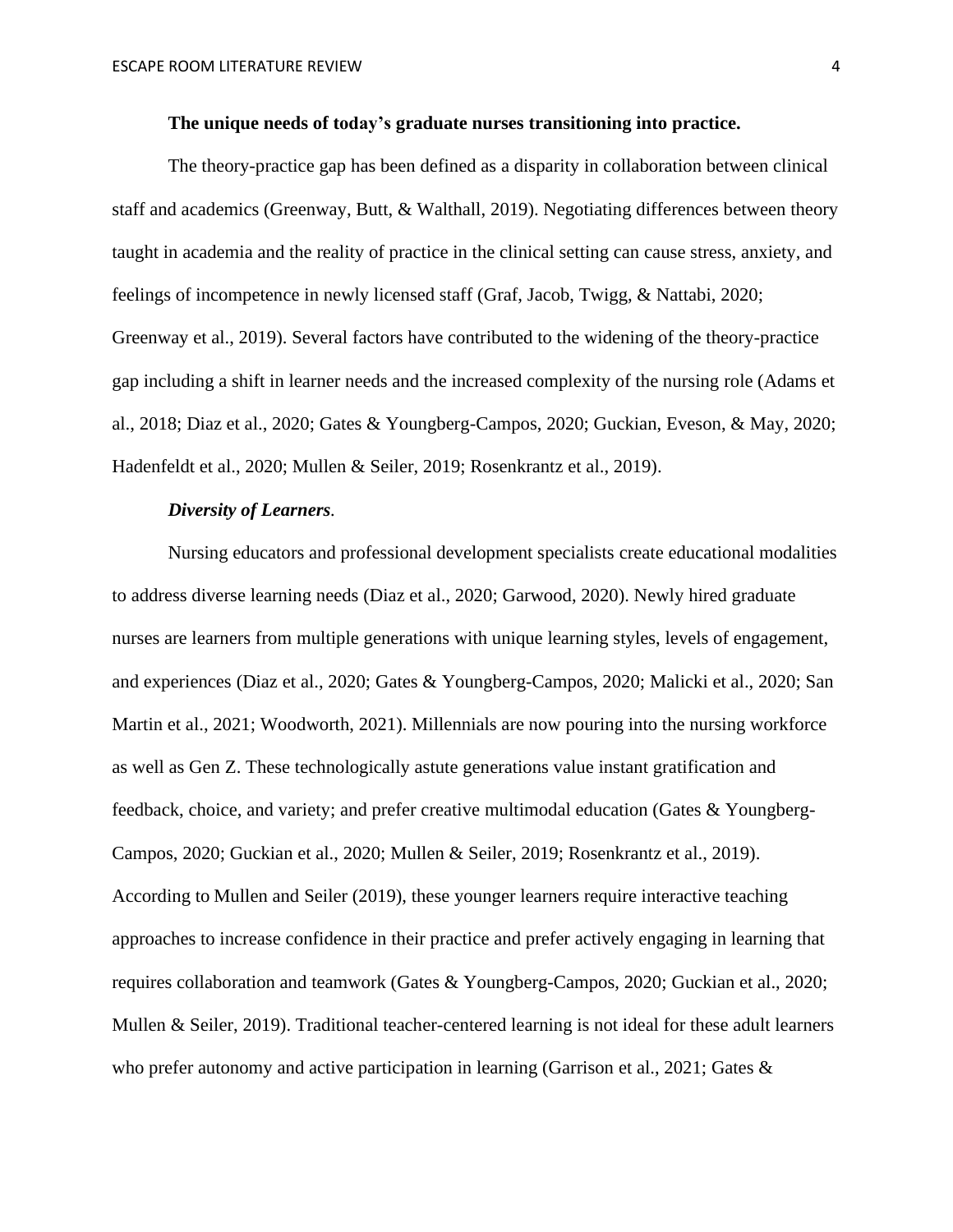Youngberg-Campos, 2020). Leaders in nursing practice like the American Association of Critical-Care Nurses and the National League for Nursing both endorse active learning strategies citing that students want hands-on learning (Garwood, 2020; Gates & Youngberg-Campos, 2020).

## *Complex Healthcare System.*

Another factor that is contributing to the widening of the theory-practice gap is that current nursing practice continues to become more complex and demanding (Adams et al., 2018; Diaz et al., 2020; Hadenfeldt et al., 2020). There are more specialized fields of nursing than ever in the profession's history, more requirements of nursing staff, more regulatory standards that must be met, more acutely ill patients that can be saved with modern medicine and technologies, and more threats on the horizon as the global pandemic has ushered in a new understanding and fear for healthcare workers (Adams et al., 2018; Diaz et al., 2020; Hadenfeldt et al., 2020; Malicki et al., 2020).

The change in learner needs and the increased complexity of the nursing role all widen the gap that graduate students have to bridge between school and practice (Adams et al., 2018; Diaz et al., 2020; Gates & Youngberg-Campos, 2020; Guckian et al., 2020; Hadenfeldt et al., 2020; Mullen & Seiler, 2019; Rosenkrantz et al., 2019). Newly licensed healthcare providers are often left feeling unprepared and unsupported transitioning into practice leading to attrition rates in the first year of nursing at rates of up to 60% (Graf et al., 2020).

#### *New Hire Transition to Practice Theory.*

According to Graf, Jacob, Twigg, and Nattabi (2020), hospitals must adapt transition to practice programs to best align with the needs of the newly licensed staff being onboarded. Thoughtful planning and implementation of these programs can better prepare the new grads for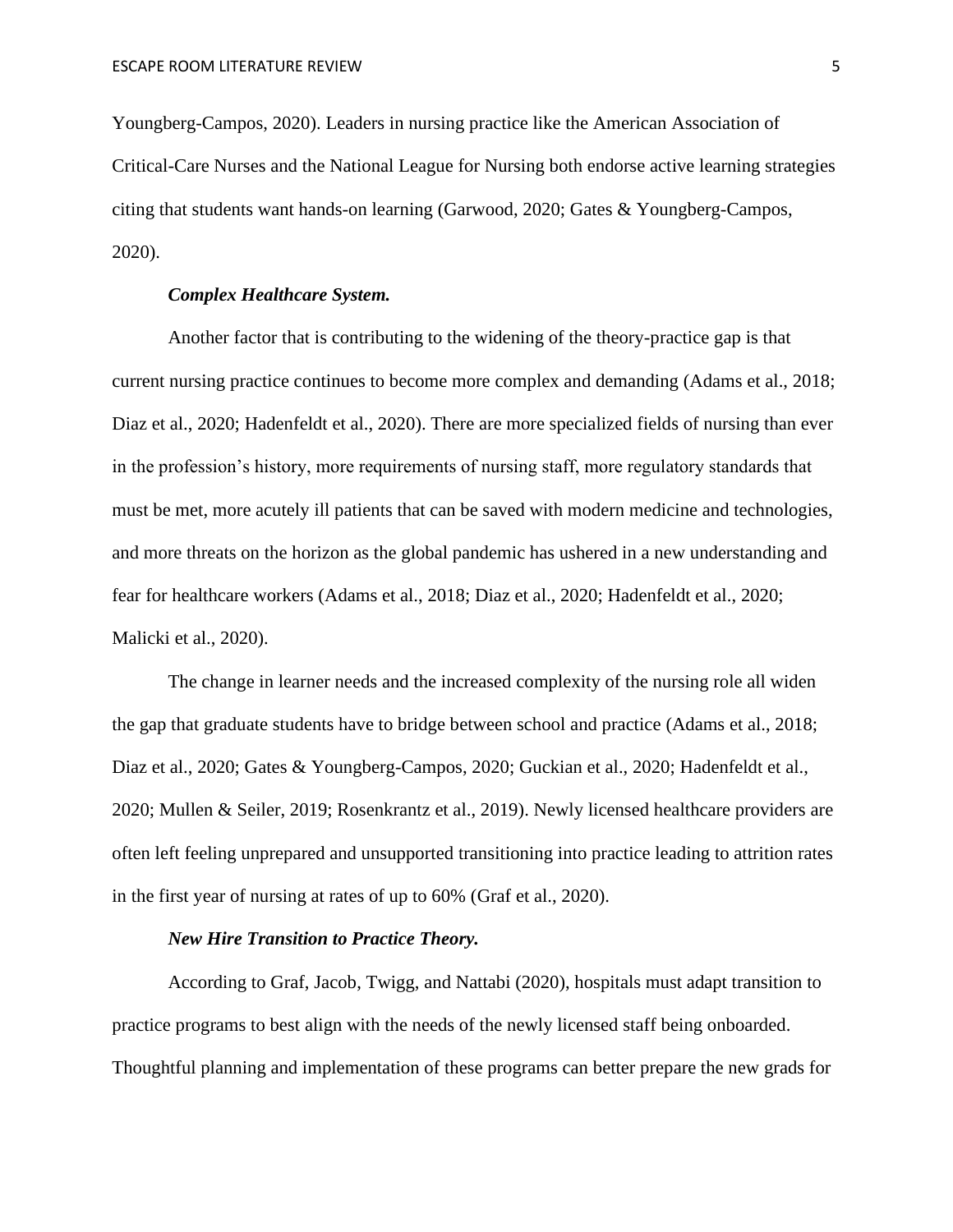practice, increase their confidence and safety, and decrease attrition rates by reducing the effects of reality shock (Graf et al., 2020). Kramer's Reality Shock Theory published in 1974 describes that due to a lack of confidence, new graduates often experience feelings of rejection in the clinical setting (Kramer, 1974). Compounded by immature conflict-resolution and communication skills, feelings of anger and frustration can emerge (Graf et al., 2020). To better prepare newly licensed staff to navigate the practice gap, hospitals must promote learning in the practice context that is based on theoretical framework (Graf et al., 2020; Jantzen, 2019).

### **Efficacy of escape rooms.**

Escape Rooms have garnered attention in the entertainment industry as social activities where groups of players are locked in a room together and must complete puzzles and other tasks to 'escape'. While the incidence of Escape Rooms in the community has grown over 3000% from 2010 to 2015, entertainment-based Escape Rooms in the community do not require any previous knowledge to complete (San Martin et al., 2021). Educational Escape Rooms have also seen an upward trend but are designed in a way that engages the learners in meeting predetermined educational objectives.

An abundance of research on educational Escape Rooms has surfaced in the past few years that speaks to the efficacy of Escape Rooms in engaging students, allowing them to synthesize knowledge gained in classroom and act upon it in a simulation setting, allowing for the practice of soft skills, and improving knowledge retention (Adams et al., 2018; Backhouse & Malik, 2018; Bucklin, Asdigian, Hawkins, & Klein, 2021; Clauson et al., 2019; Dahlke et al., 2020; Diaz et al., 2020; Garrison et al., 2021; Garwood, 2020; Gates & Youngberg-Campos, 2020; Gómez-Urquiza et al., 2019; Gordon, Trovinger, & DeLellis, 2019; Guckian et al., 2020; Hadenfeldt et al., 2020; Hawkins et al., 2020; Kinlaw, 2020; Morrell, Eukel, & Santurri, 2020;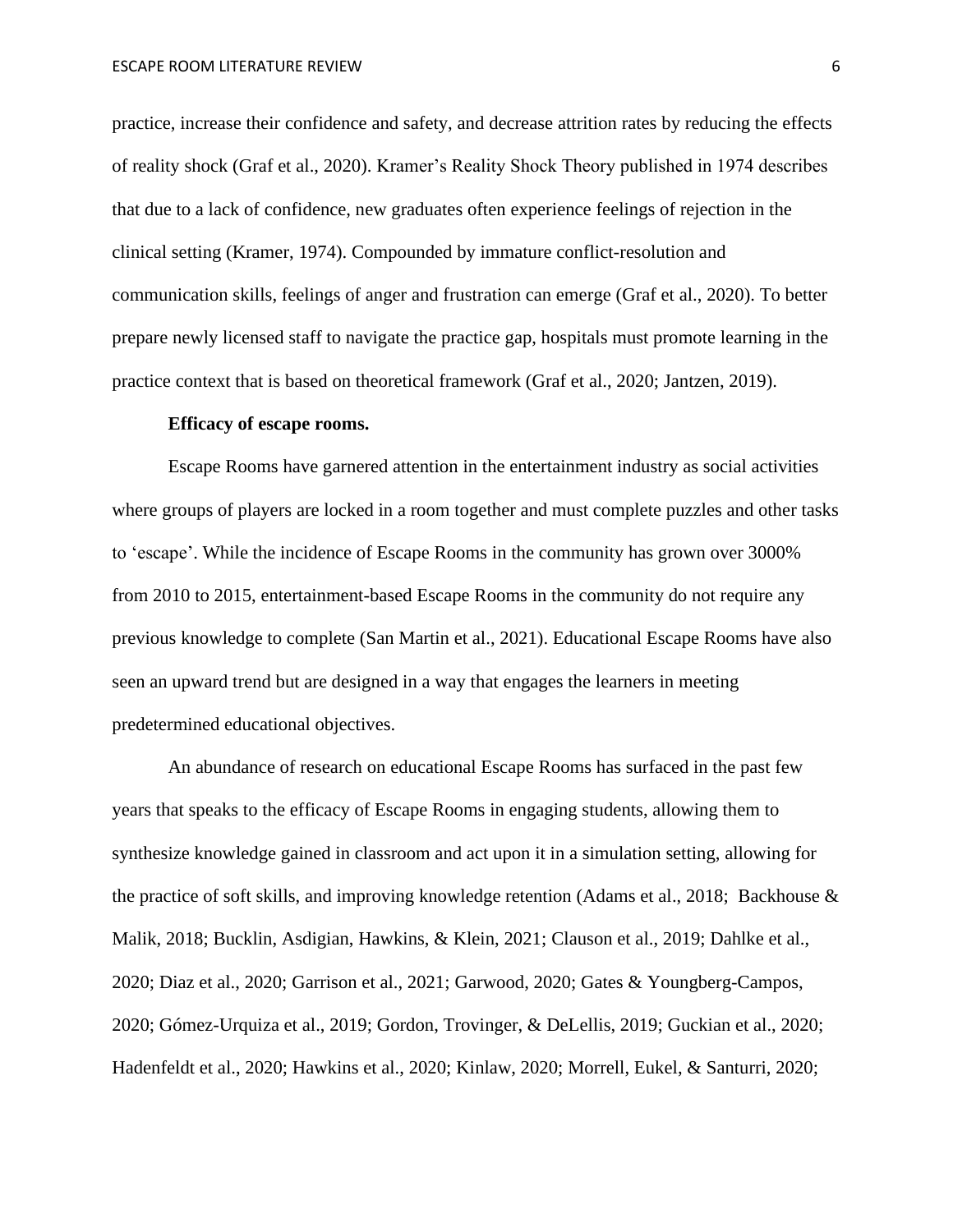Mullen & Seiler, 2019; López-Belmonte et al., 2020; Rosenkrantz et al., 2019; San Martin et al., 2021; Smith & Paul, 2020; Zhang et al., 2018). The literature also speaks to the ease of use and practicality of Escape Room utilization in the educational setting (Adams et al., 2018; Backhouse & Malik, 2018; Clauson et al., 2019; Diaz et al., 2020; Garwood, 2020; Gates & Youngberg-Campos, 2020; Gómez-Urquiza et al., 2019; Gordon et al., 2019; Guckian et al., 2020; Hadenfeldt et al., 2020; Hawkins et al., 2020; Kinlaw, 2020; Malicki et al., 2020; Mullen & Seiler, 2019; San Martin et al., 2021; Smith & Paul, 2020; Zhang et al., 2018).

#### *High Engagement.*

The highly engaging nature of educational Escape Rooms is another benefit to learners (Backhouse & Malik, 2018; Dahlke et al., 2020; Garrison et al., 2021; Garwood, 2020; Gates & Youngberg-Campos, 2020; Guckian et al., 2020; Hadenfeldt et al., 2020; Hawkins et al., 2020; Kinlaw, 2020; Mullen & Seiler, 2019; San Martin et al., 2021; Smith & Paul, 2020). Backhouse and Malik (2018), found Escape Rooms are more engaging than traditional simulation due to the use of gamification, active-learning principles, and a risk-free learning environment.

According to Garrison, Colin, Lemberger, and Lugod (2021), gamification is the incorporation of gaming into classroom education to better engage the learners by making learning more fun. Gamification evokes an intrinsic motivation to win that increases participant engagement and is highly attractive to Millennials and Gen Z learners who prefer active engagement in education (Adams et al., 2018; Brull, Finlayson, Kostelec, MacDonald, & Krenzischeck, 2017; Gates & Youngberg-Campos, 2020; Gómez-Urquiza et al., 2019; Guckian et al., 2020; Kinlaw, 2020; Malicki et al., 2020). Question and answer games are the most commonly seen forms of gamification in education, but the Escape Room takes gaming a step further by offering a highly dynamic gaming experience that integrates the adult learning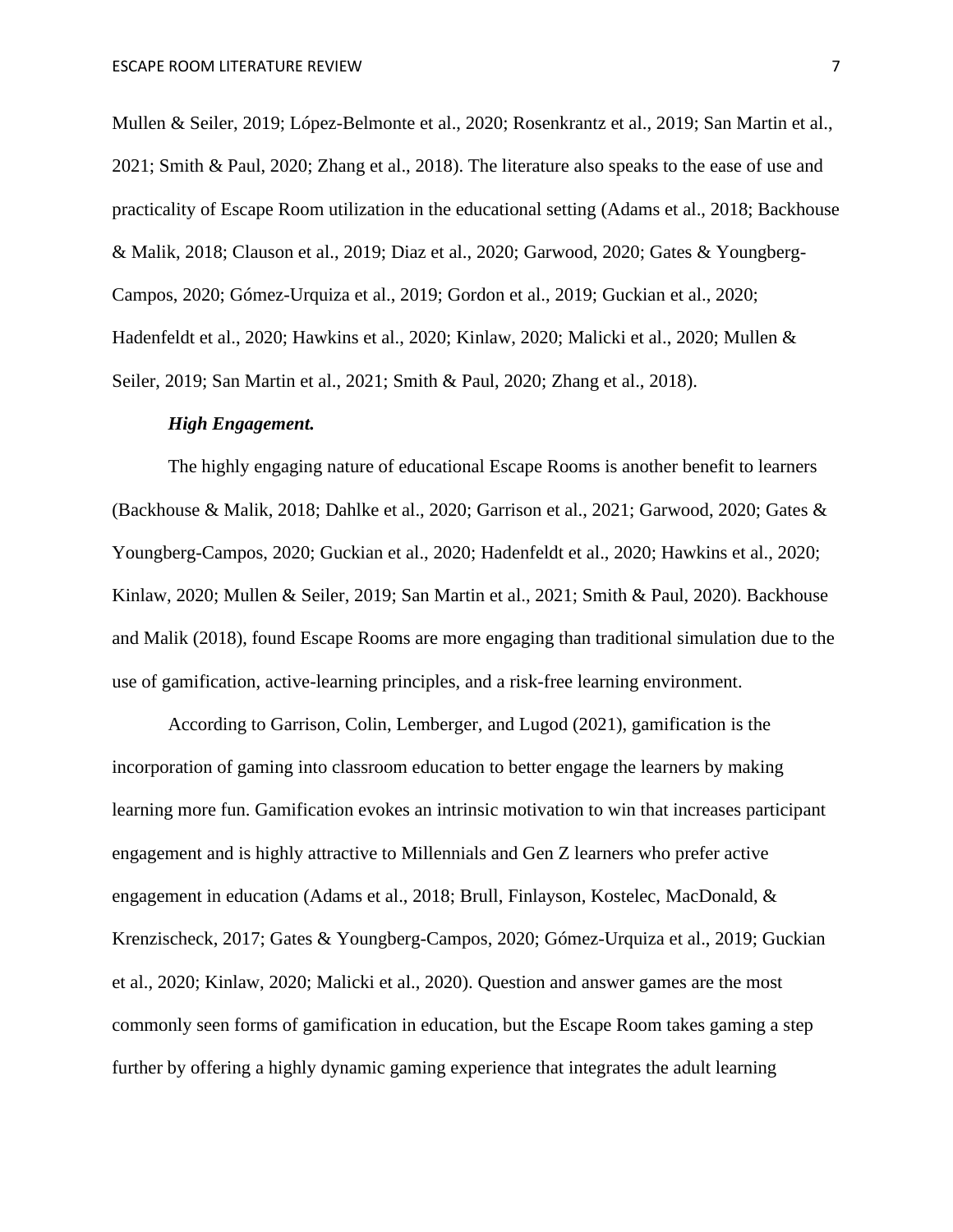principles of readiness, experience, autonomy, and action (Adams et al., 2018; Backhouse & Malik, 2018; Garrison et al., 2021; Garwood, 2020; Gates & Youngberg-Campos, 2020; Gómez-Urquiza et al., 2019; Guckian et al., 2020). Unlike other forms of gaming, the educational Escape Room simulates the real-life patient care environment which allows for active practice of skills required for patient care while facilitating several learning styles (Adams et al., 2018; Diaz et al., 2020; Kinlaw, 2020; Mullen & Seiler, 2019). According to Morrell, Eukel, and Santurri (2020), students are able to both utilize and draw on the strengths of their learning style in educational Escape Rooms. Educational Escape Rooms also engage all domains of learning in Bloom's Taxonomy of Skills (Garwood, 2020).

The distinctly immersive nature of educational Escape Rooms is another factor that makes this teaching modality so engaging. Escape Rooms allow for a shift from traditional teacher-focused education to learner-focused education which is ideal for adult learners who prefer autonomy and active-participation (Backhouse & Malik, 2018; Diaz et al., 2020; Garrison et al., 2021; Garwood, 2020; Gates & Youngberg-Campos, 2020). This active learning strategy allows for the students to control the pace and focus of the learning while still meeting predetermined educational outcomes (Adams et al., 2018; Garrison et al., 2021; Kinlaw, 2020; San Martin et al., 2021). By facilitating learning instead of instructing, Escape Rooms allow the learner to be the main protagonist instead of the teacher (Backhouse & Malik, 2018; López-Belmonte et al., 2020). This paradigm shift allows for the student to be an active contributor in learning instead of the traditional passive spectator which is highly engaging (Brull et al., 2017; Gates & Youngberg-Campos, 2020).

Another factor that contributes to the engaging nature of escape rooms is the controlled learning environment. Through the creation of a risk-free, low stakes simulated work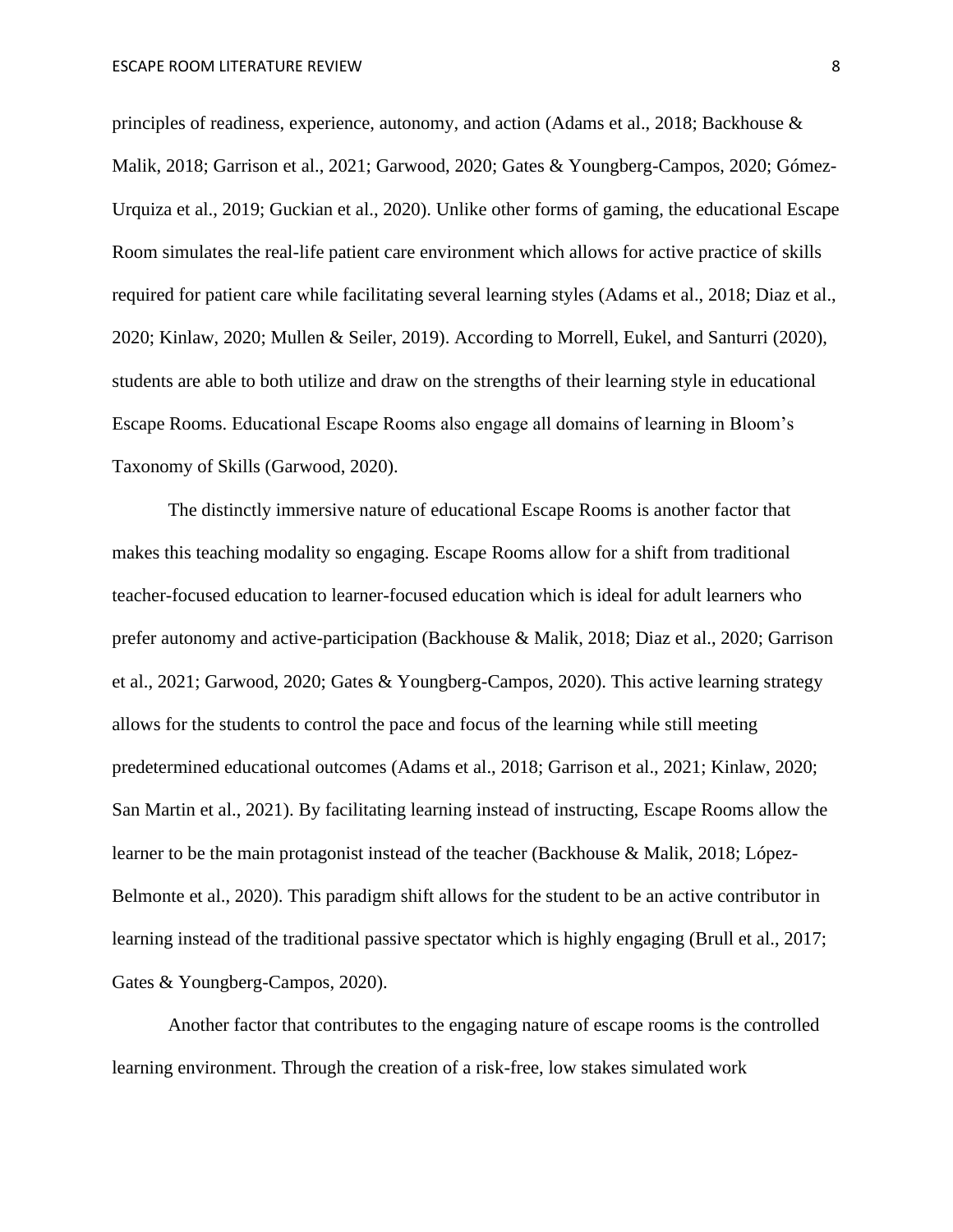environment, students can immerse themselves in the learning activity with assured psychological safety (Adams et al., 2018; Backhouse & Malik, 2018; Diaz et al., 2020; Gordon et al., 2019; Guckian et al., 2020; Hawkins et al., 2020; López-Belmonte et al., 2020; Rosenkrantz et al., 2019; San Martin et al., 2021; Zhang et al., 2018). Educational Escape Room participants have reported decreased feelings of anxiety and fear during the Escape Room activity despite the unpredictability and simulated chaos of the Escape Room (Adams et al., 2018; López-Belmonte et al., 2020; Zhang et al., 2018). The safe learning environment of the Escape Room begets higher motivation for involvement of the learners (Adams et al., 2018; Backhouse & Malik, 2018; Diaz et al., 2020; Gordon et al., 2019; Guckian et al., 2020; Hawkins et al., 2020; López-Belmonte et al., 2020; Rosenkrantz et al., 2019; San Martin et al., 2021; Zhang et al., 2018). Other feedback from Educational Escape Rooms in the research has included that the Escape Room medium is highly enjoyable, fun, interactive, and highly satisfying (Adams et al., 2018; Backhouse & Malik, 2018; Brull et al., 2017; Clauson et al., 2019; Garrison et al., 2021; Gómez-Urquiza et al., 2019; Guckian et al., 2020; Hawkins et al., 2020; López-Belmonte et al., 2020).

#### *Knowledge Synthesis.*

One of the most difficult challenges for healthcare educators is the development of knowledge synthesis and critical thinking in learners. Healthcare providers must make decisions and take correct actions based on a myriad of input from previous experience, education, and current situational awareness. Escape Rooms allow for learners to participate in whole task training which requires them to draw on multiple previously learned aspects of care and combine them to perform the task (Rosenkrantz et al., 2019). Researchers agree that Escape Rooms require participants to draw on previous knowledge to complete required tasks (Adams et al.,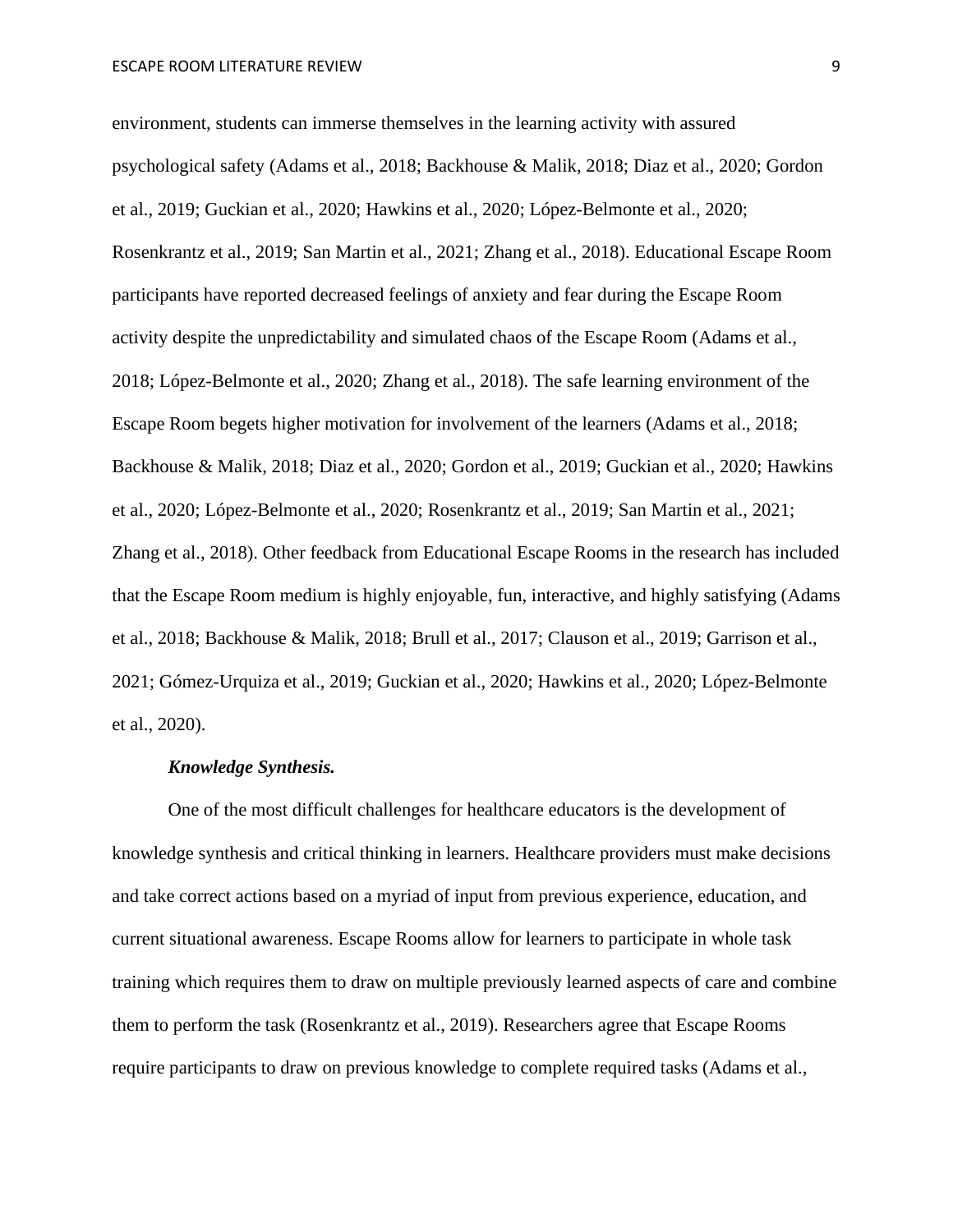2018; Bucklin et al., 2021; Clauson et al., 2019; Diaz et al., 2020; Garwood, 2020; Gates & Youngberg-Campos, 2020; Gómez-Urquiza et al., 2019; Guckian et al., 2020; Hawkins et al., 2020). Jantzen (2019) agreed that students who learn through puzzling are taking part of a deliberate process in which knowledge must be questioned and applied, and resources must be utilized. Morrell et al. (2020) explained that this required application of knowledge helps develop connections between different pieces of material. Some of the skills involved in knowledge synthesis that an Escape Room can facilitate include information gathering, resource utilization, data analysis, and result interpretation (Diaz et al., 2020; Hawkins et al., 2020; Mullen & Seiler, 2019; Rosenkrantz et al., 2019). The student-controlled aspect of Escape Rooms also facilitates improved content knowledge, knowledge synthesis, and meaningful connection-making (Diaz et al., 2020; Garrison et al., 2021; Gates & Youngberg-Campos, 2020; Guckian et al., 2020; Morrell et al., 2020). There is consensus amongst the literature that educational Escape Rooms foster critical thinking among participants (Adams et al., 2018; Bucklin et al., 2021; Clauson et al., 2019; Diaz et al., 2020; Garrison et al., 2021; Garwood, 2020; Hadenfeldt et al., 2020; Hawkins et al., 2020; Kinlaw, 2020; San Martin et al., 2021; Morrell et al., 2020; Mullen & Seiler, 2019; Smith & Paul, 2020; Zhang et al., 2018).

Escape Rooms are also effective at developing real-world or soft skills amongst participants (Adams et al., 2018; Backhouse & Malik, 2018; Bucklin et al., 2021; Clauson et al., 2019; Dahlke et al., 2020; Diaz et al., 2020; Garrison et al., 2021; Garwood, 2020; Gates & Youngberg-Campos, 2020; Gómez-Urquiza et al., 2019; Gordon et al., 2019; Guckian et al., 2020; Hadenfeldt et al., 2020; Hawkins et al., 2020; Kinlaw, 2020; Morrell et al., 2020; Mullen & Seiler, 2019; López-Belmonte et al., 2020; Rosenkrantz et al., 2019; San Martin et al., 2021; Smith & Paul, 2020; Zhang et al., 2018). Professional or soft skills include critical thinking,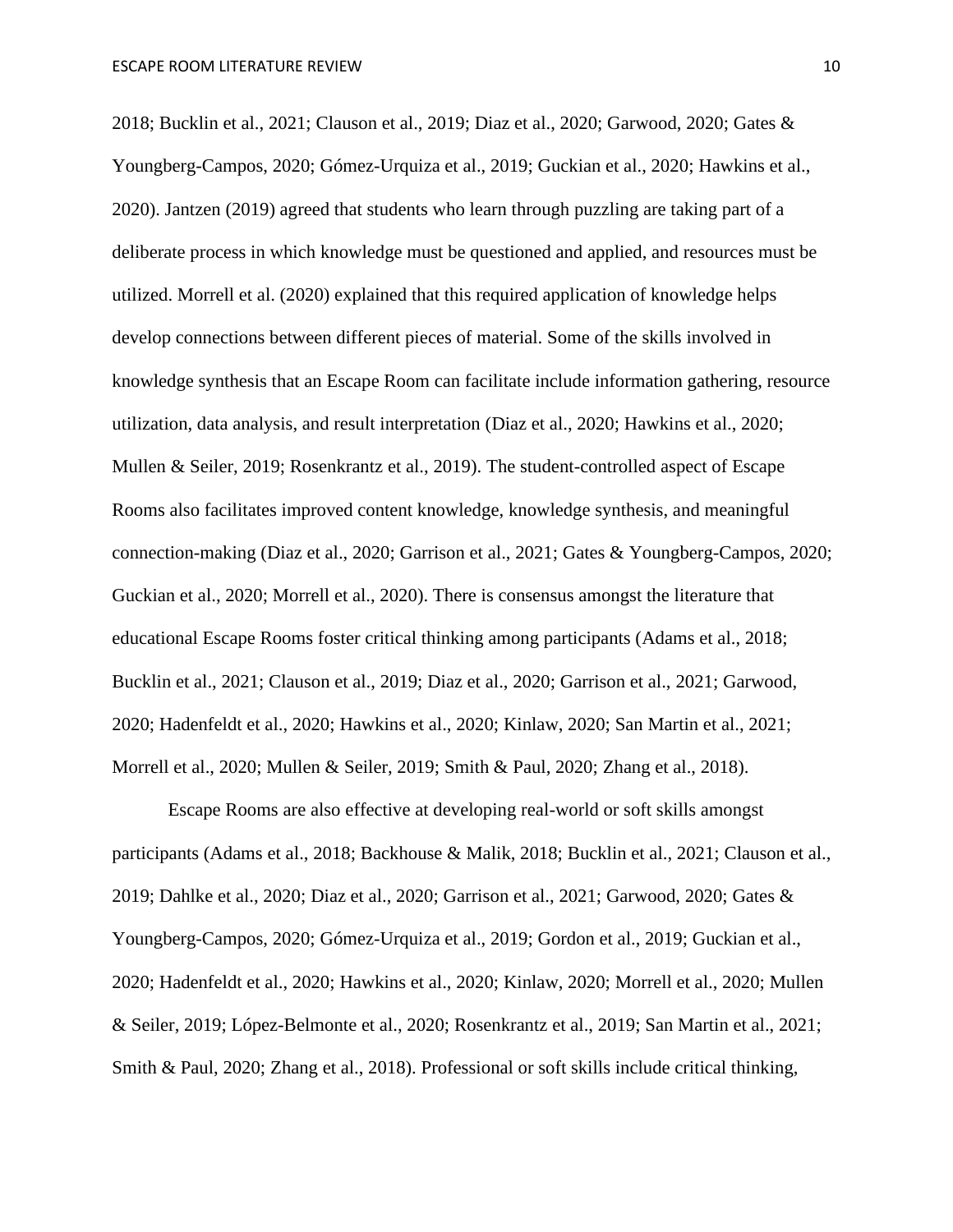teamwork, communication, time management, creativity, and professionalism. These soft skills are notoriously difficult to teach in traditional lecture-based classroom, and it is equally difficult to provide a practice environment for the development of such skills (Backhouse & Malik, 2018; Gates & Youngberg-Campos, 2020; Gordon et al., 2019; Morrell et al., 2020; Zhang et al., 2018). Teamwork is one such skill that the literature agrees is promoted in the education Escape Room environment (Adams et al., 2018; Backhouse & Malik, 2018; Clauson et al., 2019; Diaz et al., 2020; Garwood, 2020; Gates & Youngberg-Campos, 2020; Gómez-Urquiza et al., 2019; Gordon et al., 2019; Guckian et al., 2020; Hadenfeldt et al., 2020; Kinlaw, 2020; Morrell et al., 2020; Mullen & Seiler, 2019; López-Belmonte et al., 2020; Rosenkrantz et al., 2019; San Martin et al., 2021; Smith & Paul, 2020; Zhang et al., 2018). Within the educational Escape Room team members explore team dynamics including role identification, social skills, leadership, delegation, and constructive correction (Bucklin et al., 2021; Gates & Youngberg-Campos, 2020; Guckian et al., 2020; Morrell et al., 2020; Mullen & Seiler, 2019; López-Belmonte et al., 2020; Rosenkrantz et al., 2019; San Martin et al., 2021; Smith & Paul, 2020; Zhang et al., 2018). Participants also develop cooperation, collaboration, and conflict resolution skills through shared problem-solving and decision-making (Adams et al., 2018; Backhouse & Malik, 2018; Bucklin et al., 2021; Clauson et al., 2019; Dahlke et al., 2020; Diaz et al., 2020; Garwood, 2020; Gates & Youngberg-Campos, 2020; Gordon et al., 2019; Hadenfeldt et al., 2020; Hawkins et al., 2020; Kinlaw, 2020; Morrell et al., 2020; Mullen & Seiler, 2019; Rosenkrantz et al., 2019; San Martin et al., 2021; Smith & Paul, 2020). Communication skills like active listening, peer feedback, teaching one another, and building consensus are also practiced in educational Escape Rooms (Adams et al., 2018; Backhouse & Malik, 2018; Bucklin et al., 2021; Clauson et al., 2019; Diaz et al., 2020; Gates & Youngberg-Campos, 2020; Gordon et al., 2019; Guckian et al., 2020;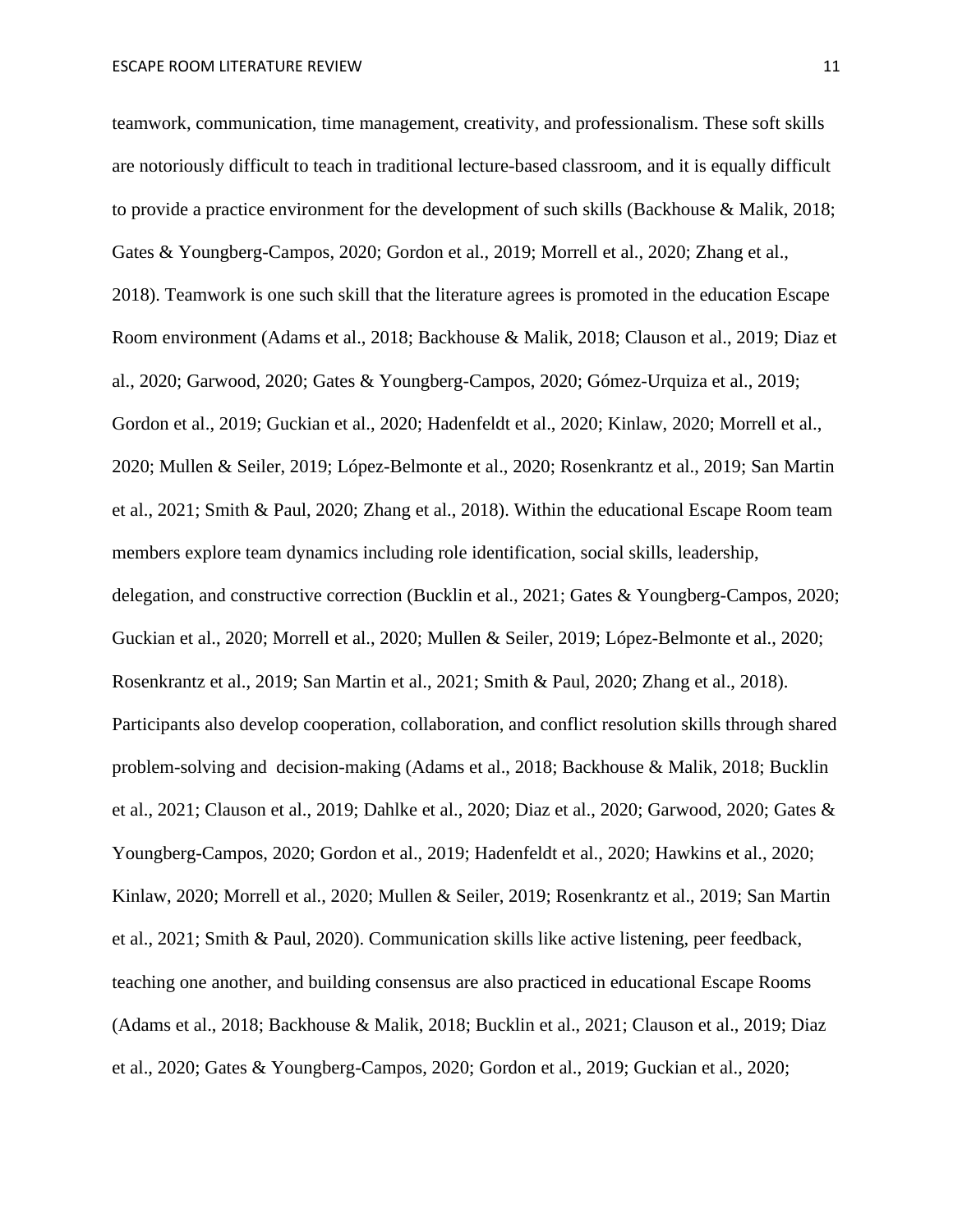Hawkins et al., 2020; Morrell et al., 2020; Mullen & Seiler, 2019; San Martin et al., 2021; Smith & Paul, 2020; Zhang et al., 2018). Due to time constraints related to the gaming aspect of the escape room, learners are able to hone time management skills and practice performing under pressure (Adams et al., 2018; Gates & Youngberg-Campos, 2020; Gómez-Urquiza et al., 2019; Guckian et al., 2020; Hadenfeldt et al., 2020). Other skills that can be developed in an educational Escape Room include creativity, professionalism, and increasing comfort with asking for help or escalating care which, if poorly developed, can create serious adverse effects in the clinical setting (Adams et al., 2018; Bucklin et al., 2021; Gates & Youngberg-Campos, 2020; Morrell et al., 2020; Mullen & Seiler, 2019; Zhang et al., 2018).

The final solidifying piece of evidence that encourages the use of educational Escape Rooms is the highly beneficial debriefing opportunity. With regards to the necessity of the debrief, one author explains that "unexamined experience may not be educative or worse may be miseducative (Jantzen, 2019)." The debriefing at the end of an educational Escape Room is an opportunity for reflection and insight into actions taken (Rosenkrantz et al., 2019; San Martin et al., 2021; Zhang et al., 2018). The highly immersive nature of the Escape Room promotes active and fruitful discussions (Gates & Youngberg-Campos, 2020; Hadenfeldt et al., 2020). Facilitators can utilize this time for coaching and redirection of misunderstandings and to promote critical thinking of how the Escape Room components apply to other scenarios in the clinical environment (Zhang et al., 2018).

Another important element of the debrief is the strengthening of learners' cognitive processes related to self-assessment (Morrell et al., 2020). Self-awareness can be facilitated through the promoted discussion of strengths and weaknesses, stress responses, and knowledge gaps (Adams et al., 2018; Backhouse & Malik, 2018; Guckian et al., 2020; Morrell et al., 2020;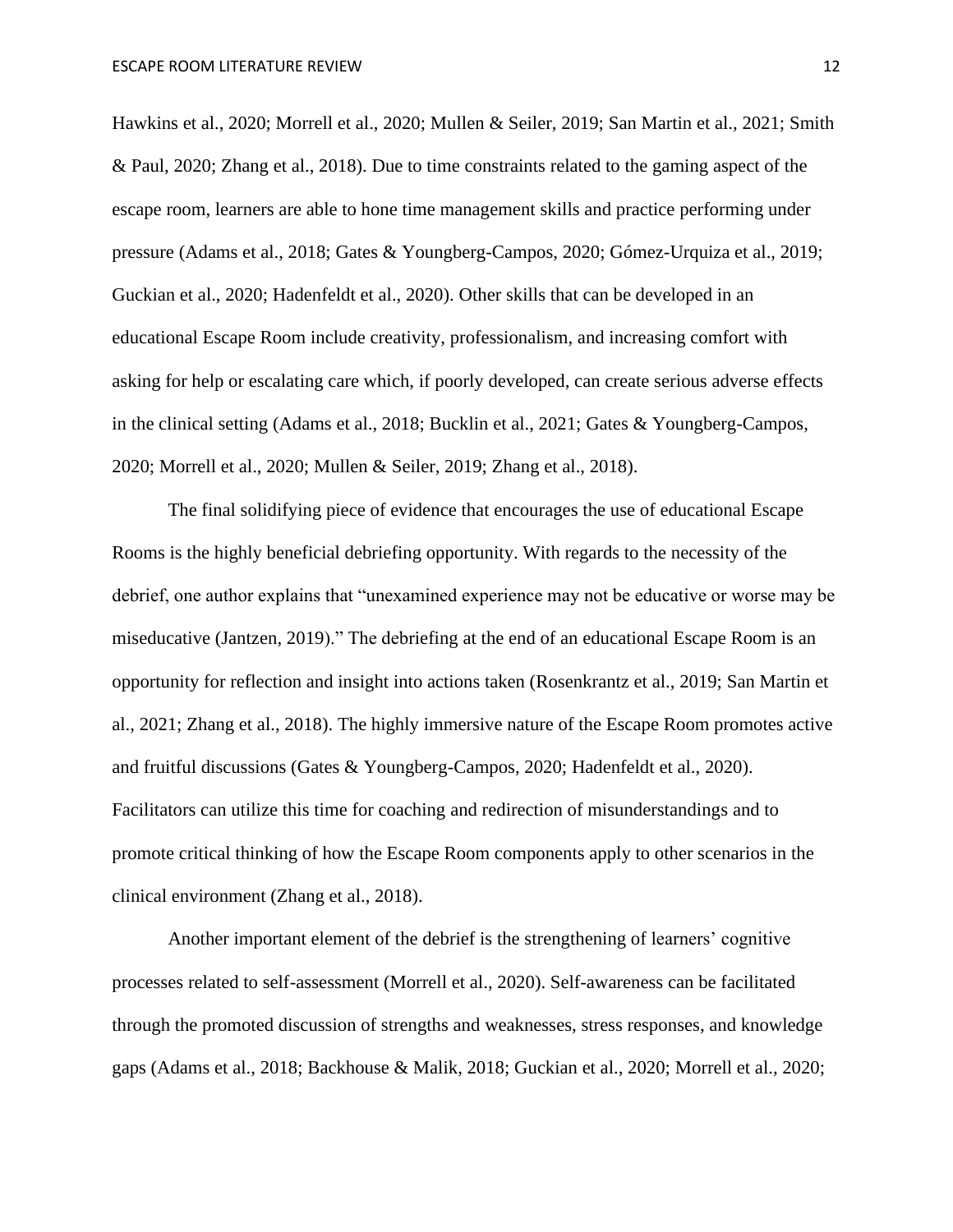Mullen & Seiler, 2019). According to Jantzen (2019), if self-awareness practices can be taught and practiced early, healthcare providers will be well-positioned to practice self-awareness and continuously improve their practice throughout their career.

### *Knowledge Retention.*

Educational Escape Rooms are highly engaging and can facilitate knowledge synthesis and the development of several soft skills, but participation in education Escape Rooms can also support knowledge retention. Many of the studies spoke to the ability of educational Escape Rooms to increase knowledge retention (Brull et al., 2017; Bucklin et al., 2021; Garrison et al., 2021; Gates & Youngberg-Campos, 2020; Hadenfeldt et al., 2020; Hawkins et al., 2020; San Martin et al., 2021; Smith & Paul, 2020). Garwood (2020) shares that the combination of student engagement and learner focus on task fosters deep learning. Gates and Youngberg-Campos (2020) and Guckian, Eveson, and May (2020) agree that the learner-centered nature of the Escape Room increases memorization. Bucklin Asdigian, Hawkins, and Klein, (2021) and Garrison et al. (2021) agree that the active-learning strategy of the Escape Room increases recall abilities and overall competence. Because the educational Escape Room is immersive and promotes experiential learning, participants reflect on their experiences, conceptualize them into new ideas, and then apply them to practice (Backhouse & Malik, 2018). The educational Escape Room learning activity's ability to foster the transition of knowledge to practice is cited in several of the research articles (Diaz et al., 2020; Morrell et al., 2020; López-Belmonte et al., 2020; San Martin et al., 2021). Diaz, McVerry, Spears, Díaz, and Stauffer, (2020) found that after completing an Escape Room, participants improved in their ability to identify and care for a septic patient. Backhouse and Malik (2018) found that participants had increased confidence in applying safety concepts to future work. Gates and Youngberg-Campos (2020) and Gordon,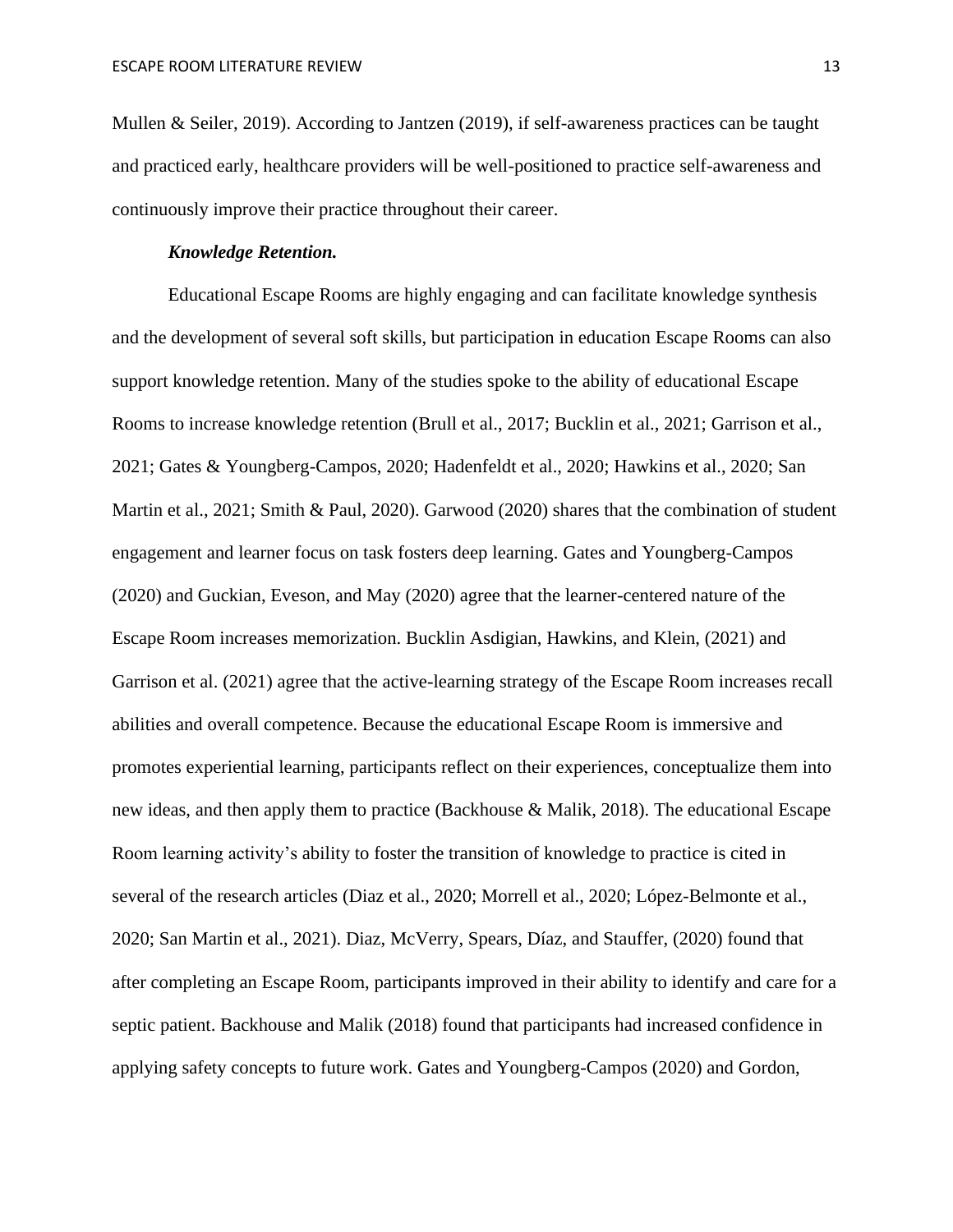Trovinger, and DeLellis (2019) both found that learners reported an increased confidence in team dynamics and teamwork. Morrell et al. (2020) found that participants noted increased confidence in their understanding and retention of educational content. In a study by Adams, Burger, Crawford, and Setter (2018), all educational Escape Room participants reported an increased readiness for practice in the clinical setting. The ability to synthesize knowledge, practice soft skills, and gain confidence and competence for the clinical setting all speak directly to the identified problem of the widening theory-practice gap.

## *Escape Room Versatility and Logistics.*

The benefits of educational Escape Room development do not lie only with the learner. Educational Escape rooms are highly effective, versatile, and practical for today's health care educator (Adams et al., 2018; Clauson et al., 2019; Gordon et al., 2019; San Martin et al., 2021; Smith & Paul, 2020).

Educational Escape Rooms can be modified or specialized to meet a myriad of learning outcomes (San Martin et al., 2021; Smith & Paul, 2020). This innovative teaching modality can be designed to target specific learners, learning needs, or content (Adams et al., 2018; Backhouse & Malik, 2018; Clauson et al., 2019; Gordon et al., 2019; Guckian et al., 2020; Hadenfeldt et al., 2020; Hawkins et al., 2020). Learners can include multiple members of interdisciplinary groups with varying levels of experience and varying teaching style preferences (Hawkins et al., 2020; San Martin et al., 2021; Zhang et al., 2018). Escape Room objectives can also be modified to specifically target teambuilding, concept teaching, competency evaluation, knowledge assessment, and knowledge reinforcement (Diaz et al., 2020; Garwood, 2020; Gates & Youngberg-Campos, 2020; Gómez-Urquiza et al., 2019; Guckian et al., 2020; Hadenfeldt et al., 2020; Hawkins et al., 2020; Kinlaw, 2020; San Martin et al., 2021). Facilitators can assess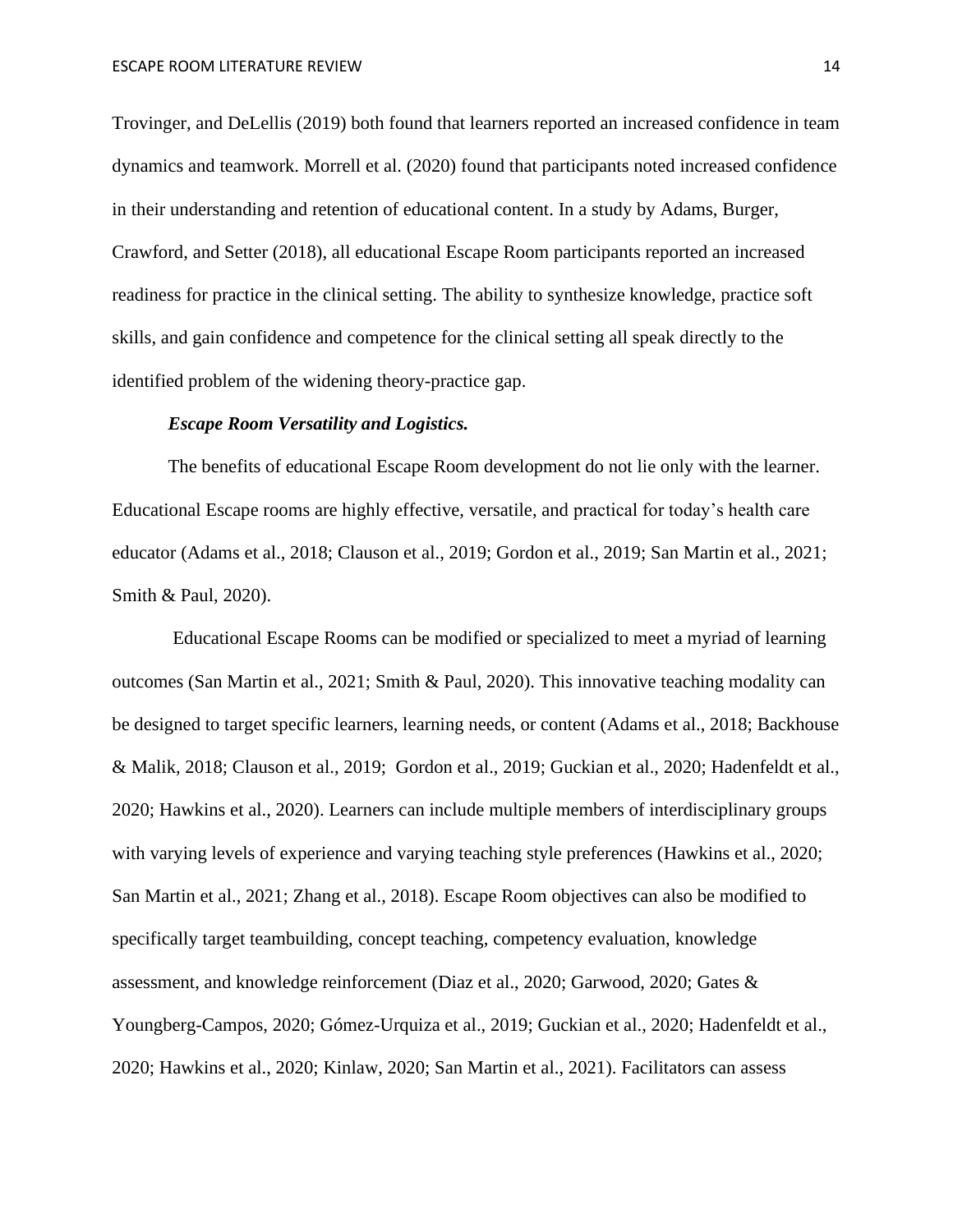efficacy of teaching interventions, and each participant's contributions (Mullen & Seiler, 2019; Smith & Paul, 2020).

From a business outcomes standpoint, education Escape Rooms are a no-lose situation. Educational Escape Rooms provide a learning activity that can be performed quickly and inexpensively (Gates & Youngberg-Campos, 2020; Gómez-Urquiza et al., 2019; Guckian et al., 2020; Mullen & Seiler, 2019; San Martin et al., 2021). Running an Escape Room does not require an expert facilitator like a lecture, to complete (Guckian et al., 2020). Learners need no prior training to participate (Malicki et al., 2020). A study by Gates and Youngberg-Campos (2020) found that the implementation of an educational Escape Room during graduate nursing hire orientation allowed for decreased educational days and cost of hospital onboarding by allowing for rapid competency validation of nursing knowledge and skills.

### *Constructivism Learning Theory.*

The Constructivism Learning Theory provided the theoretical framework for the Escape Room Concept (Hadenfeldt et al., 2020; Wingo et al., 2019; Zhang et al., 2018). According to Clark (2018) constructivists posit that learning is most effective when learners relate new knowledge to existing knowledge. Constructivism supports learning activities with active engagement from participants like an educational Escape Room where the learners are the primary players and instructors are facilitators (Backhouse & Malik, 2018; Clark, 2018; López-Belmonte et al., 2020). In this way, constructivists theorize that learners create meaningful connections to material instead of being told what the connections are, thus enhancing learning and retention (Clark, 2018).

### **Discussion**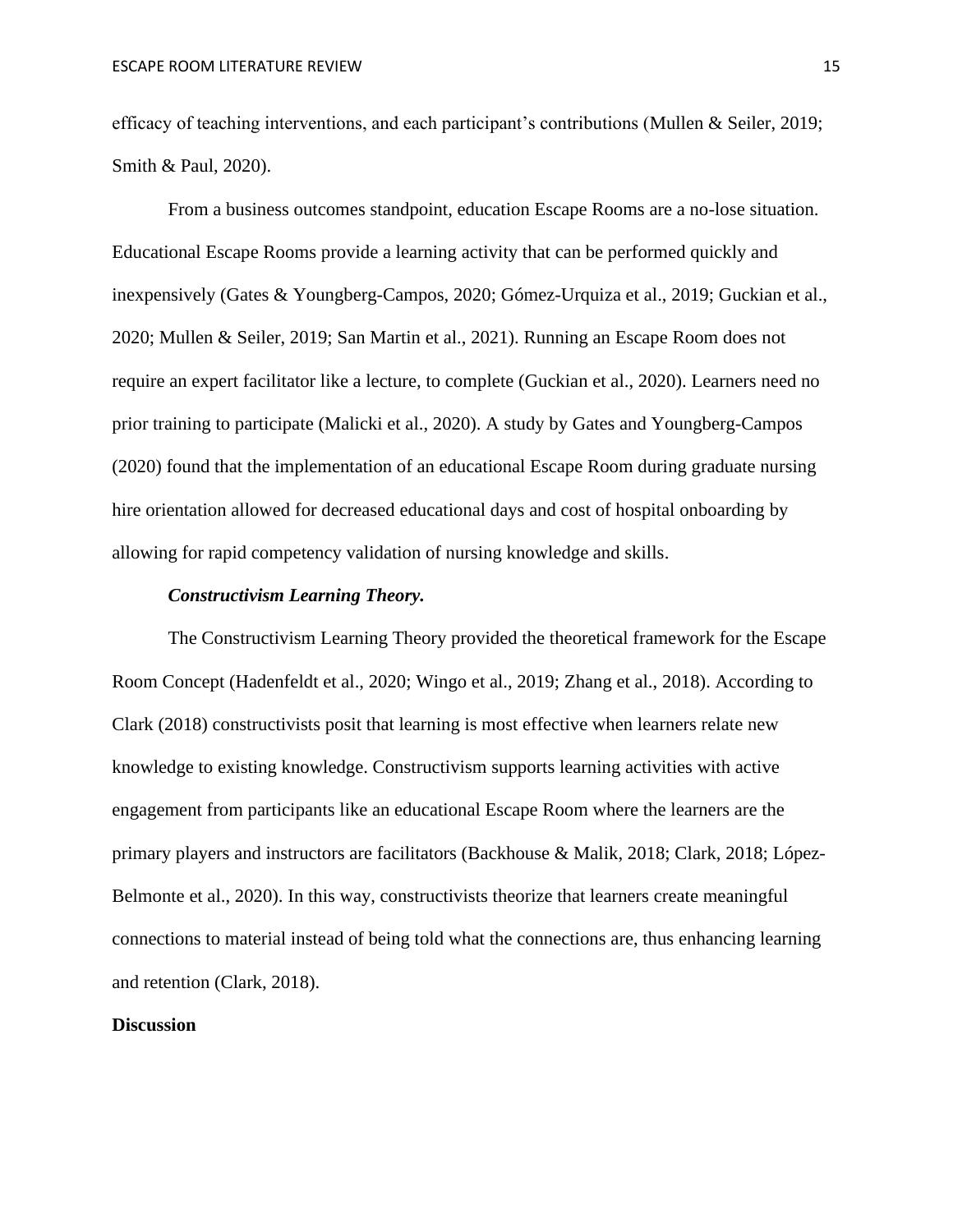Several factors have contributed to the widening of the theory-practice gap that newly hired nurses must safely negotiate while transitioning into practice within the healthcare system including. A fundamental change in learner needs and the increased complexity of the clinical nursing role both play a part in making the transition to practice more difficult for the newly licensed which can lead to feelings of incompetency, stress, and anxiety (Adams et al., 2018; Backhouse & Malik, 2018; Bucklin et al., 2021; Garrison et al., 2021; Gates & Youngberg-Campos, 2020; Graf et al., 2020; Greenway et al., 2019; Guckian et al., 2020; Jantzen, 2019; Kinlaw, 2020; Malicki et al., 2020; Morrell et al., 2020; López-Belmonte et al., 2020; Rosenkrantz et al., 2019; Woodworth, 2021, Zhang et al., 2018). Kramer's Reality Shock theory supports that programs created to ease the transition of newly licensed nurses into practice need to address increasing new hire confidence and safety (Kramer, 1974).

Escape Rooms are gaining popularity within the community, but community-based Escape Rooms do not test any particular knowledge or skill set. Educational Escape Rooms are a highly effective learning strategy in which small groups of learners complete tasks and puzzles to meet specific learning objectives set by instructors or facilitators. Researchers agree that Escape Rooms are an engaging active-learning strategy (Backhouse & Malik, 2018; Dahlke et al., 2020; Garrison et al., 2021; Garwood, 2020; Gates & Youngberg-Campos, 2020; Guckian et al., 2020; Hadenfeldt et al., 2020; Hawkins et al., 2020; Kinlaw, 2020; Mullen & Seiler, 2019; San Martin et al., 2021; Smith & Paul, 2020). Gamification principles lend themselves to participant engagement, particularly for younger generations of learners (Adams et al., 2018; Brull et al., 2017; Gates & Youngberg-Campos, 2020; Gómez-Urquiza et al., 2019; Guckian et al., 2020; Kinlaw, 2020; Malicki et al., 2020). Educational Escape Rooms increase participant engagement by speaking to several learning styles, engaging all domains of learning, putting the learner at the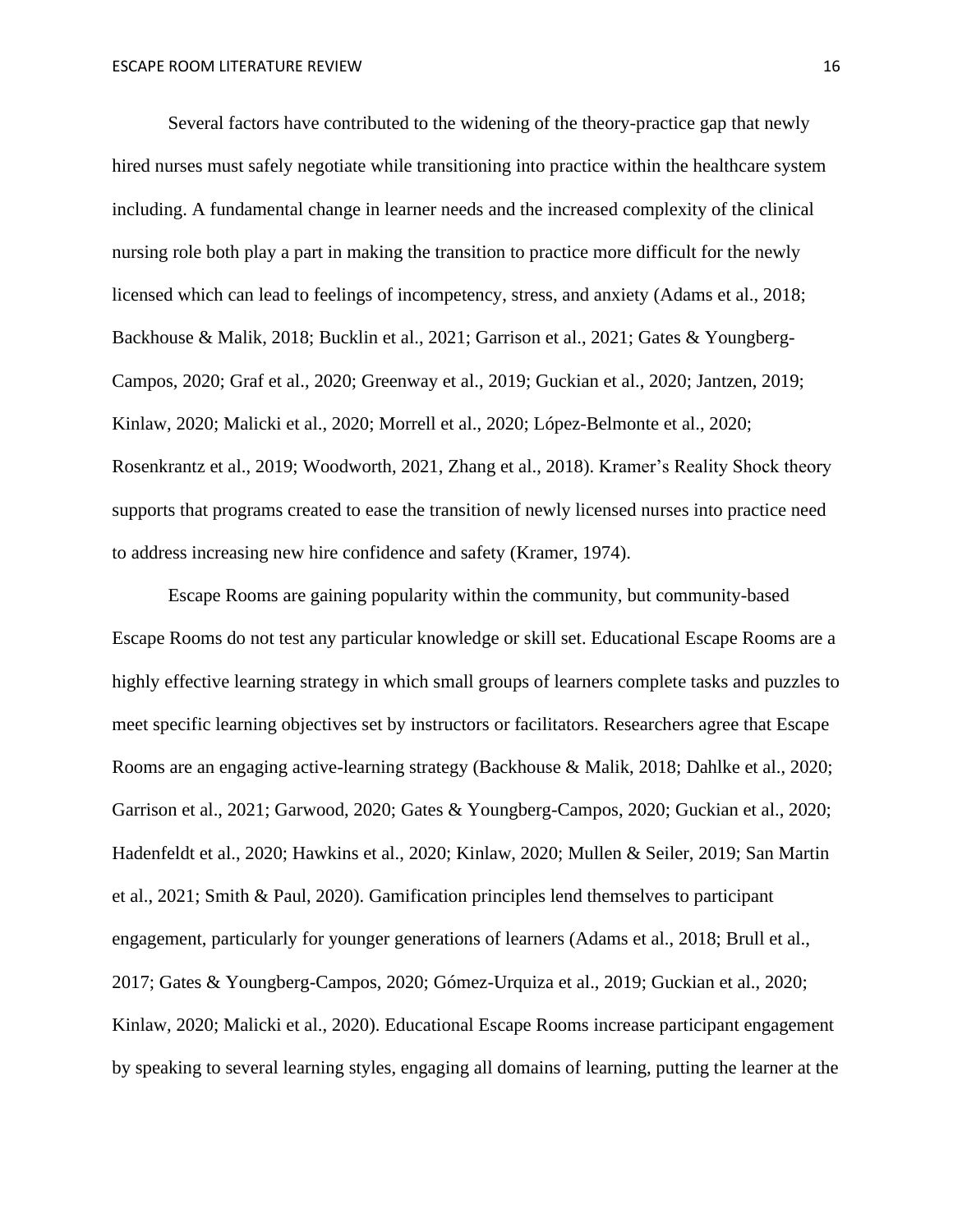center of the experience, and occurring in a psychologically safe learning space (Adams et al., 2018; Backhouse & Malik, 2018; Diaz et al., 2020; Garrison et al., 2021; Garwood, 2020; Gates & Youngberg-Campos, 2020; Gómez-Urquiza et al., 2019; Gordon et al., 2019; Guckian et al., 2020; Hawkins et al., 2020; Kinlaw, 2020; Mullen & Seiler, 2019; López-Belmonte et al., 2020; Rosenkrantz et al., 2019; San Martin et al., 2021; Zhang et al., 2018).

Educational Escape Rooms have shown to increase knowledge synthesis by requiring learners to draw on previous knowledge, participate in whole task training, think critically, and make meaningful connections between theory and practice (Adams et al., 2018; Bucklin et al., 2021; Clauson et al., 2019; Diaz et al., 2020; Garrison et al., 2021; Garwood, 2020; Gates & Youngberg-Campos, 2020; Gómez-Urquiza et al., 2019; Guckian et al., 2020; Hadenfeldt et al., 2020; Hawkins et al., 2020; Kinlaw, 2020; Morrell et al., 2020; Mullen & Seiler, 2019; Rosenkrantz et al., 2019; San Martin et al., 2021; Smith & Paul, 2020; Zhang et al., 2018). Educational Escape Rooms also foster the development of soft-skills like teamwork, communication, time management, creativity, and professionalism which are difficult to teach in the traditional classroom setting, but are imperative to safe functioning in clinical practice (Adams et al., 2018; Backhouse & Malik, 2018; Bucklin et al., 2021; Clauson et al., 2019; Dahlke et al., 2020; Diaz et al., 2020; Garrison et al., 2021; Garwood, 2020; Gates & Youngberg-Campos, 2020; Gómez-Urquiza et al., 2019; Gordon et al., 2019; Guckian et al., 2020; Hadenfeldt et al., 2020; Hawkins et al., 2020; Kinlaw, 2020; Morrell et al., 2020; Mullen & Seiler, 2019; López-Belmonte et al., 2020; Rosenkrantz et al., 2019; San Martin et al., 2021; Smith & Paul, 2020; Zhang et al., 2018). Debriefing after educational Escape Rooms also creates a space for valuable real time feedback and coaching, reflection, the development of selfawareness, and discussion of how lessons learned apply to the clinical environment (Gates &